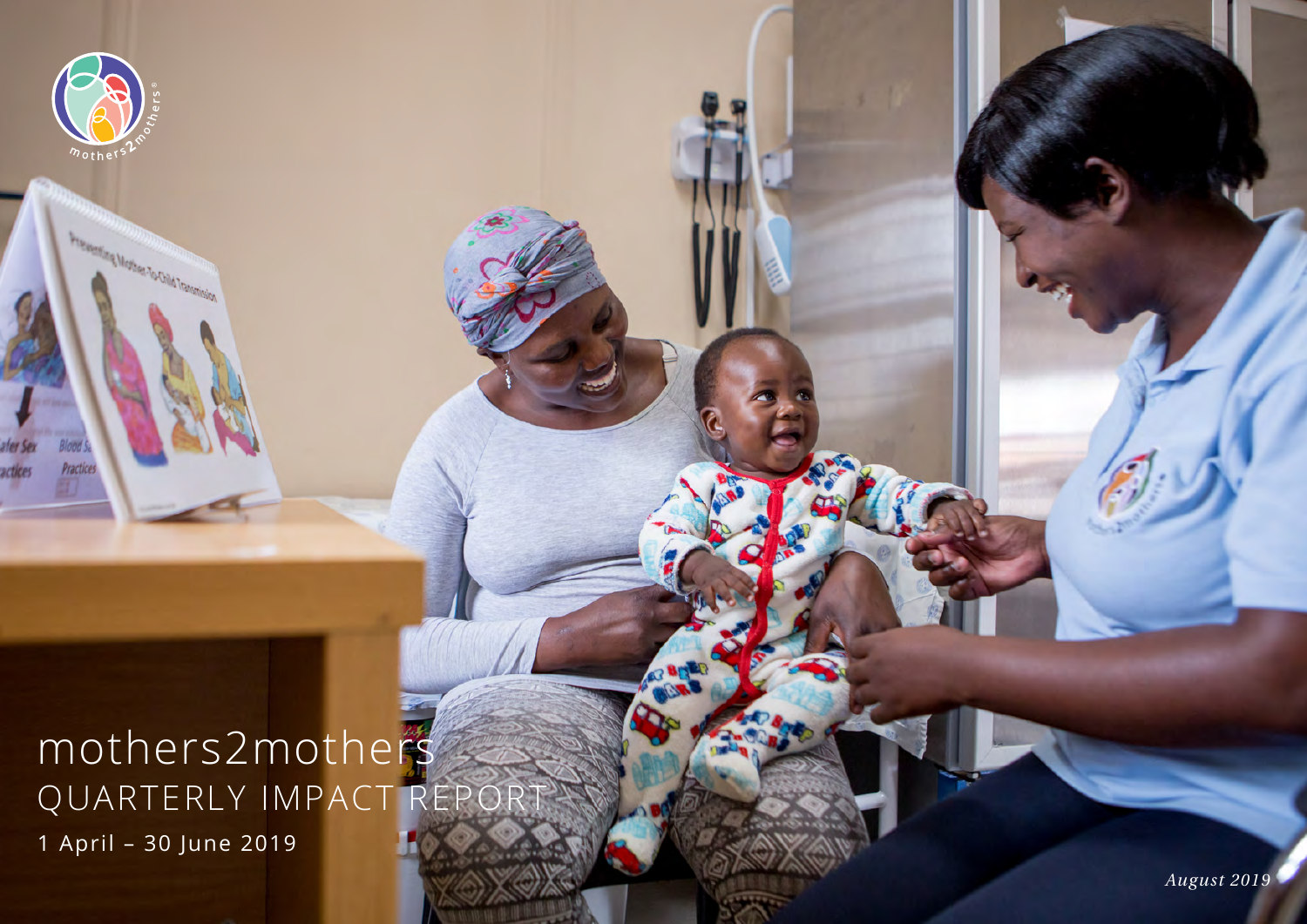### The Big Picture (as of 30 June 2019)

**this quarter\*\*\*** **Annual Target**

# **11,095,040**

Index Clients\* reached with direct services since 2002

Number of Mentor Mothers currently employed by m2m R **1,768** 

Number of Mentor Mothers employed since 2002 **10,709**

**Adolescents and Adults (disaggregated by HIV status)**

**Children Ages 9 and Under (disaggregated by HIV exposure/status)**



**Our Reach in Quarter 2: A Closer Look Our Reach** 

# **Three Key Takeaways From This Quarter**

**On track for ambitious annual reach targets.** At the year's half-way point, we have reached 41% of target new client enrollments. Data has also been delayed this quarter from a large-scale project in Malawi, meaning this progress is understated. With further scale-up planned in the second half of the year, we are confident we will meet our annual targets.

**Increased investment in m2m.** With new major awards secured this quarter, our proven model continues to attract donor support.

**Continued scale up and training in key countries.** Malawi, Mozambique, South Africa, and Uganda have all seen significant training and scale-up initiatives this quarter. This has not been

> **% Target Reached**

| <b>Number of New Clients Reached (Direct Service Delivery)</b><br>$Q2 2019***$ | <b>O1</b>      | Q <sub>2</sub> | 2019                           |                                            |
|--------------------------------------------------------------------------------|----------------|----------------|--------------------------------|--------------------------------------------|
|                                                                                | <b>Actuals</b> | Actuals***     | <b>Annual</b><br><b>Target</b> | % Target<br><b>Reached</b><br>(cumulative) |
| Children (ages 0-2)                                                            | 31,882         | 34,698         | 144,238                        | 46%                                        |
| Children (ages 3-9)                                                            | 17,072         | 8,056          | 57,954                         | 43%                                        |
| <b>Adolescents (ages 10-19)</b>                                                | 41,731         | 24,999         | 123,289                        | 54%                                        |
| Young Adults (ages 20-24)                                                      | 36,461         | 22,020         | 157,441                        | 37%                                        |
| Adults (ages 25+)                                                              | 102,151        | 51,804         | 416,557                        | 37%                                        |
| <b>TOTAL</b>                                                                   | 229,297        | 141,577        | 899,479                        | 41%                                        |

 HIV-positive (ages 10+) 29,457 296,167 19% HIV-negative (ages 10+) 61% and the set of the set of the set of the set of the set of the set of the set of the set of the set of the set of the set of the set of the set of the set of the set of the set of the set of the Unknown Status at enrolment (ages 10+) 23,152 70,758 77% **Subset of total: Clients 10+ reached by HIV status 98,823 698,238 42%**

 HIV-exposed children (ages 0-2) 19,193 53,713 65% HIV-unexposed children (ages 0-2) 14,647 15,647 14,647 15,887 15,89% Children of Unknown Exposure at enrolment (ages 0-2) 374 6,022 24% HIV-positive children (0-9) 177% 1,083 1,083 1,074 177% 1,074 1,077% HIV-negative children (0-9) 3,310 31,955 40% Children of Unknown Status at enrolment or status not documented (ages 0-9)  $\vert$  4,147  $\vert$  37,091  $\vert$  34% **Subset of total: Children 0-9 reached by HIV exposure and HIV status 42,754 201,241 49%**

without operational challenges, but is already yielding results.



*\* Index clients: HIV-positive and HIV-negative pregnant women, new mothers, as well as HIV-exposed and unexposed children under 2 years old. Reached = received one or more m2m service including PMTCT, RMNCH, ECD, and Adolescent Health*

*\*\* Preliminary results, subject to further data audits.*

*\*\*\* Data from a large-scale project in Malawi is delayed. Q2 results are likely significantly understated.*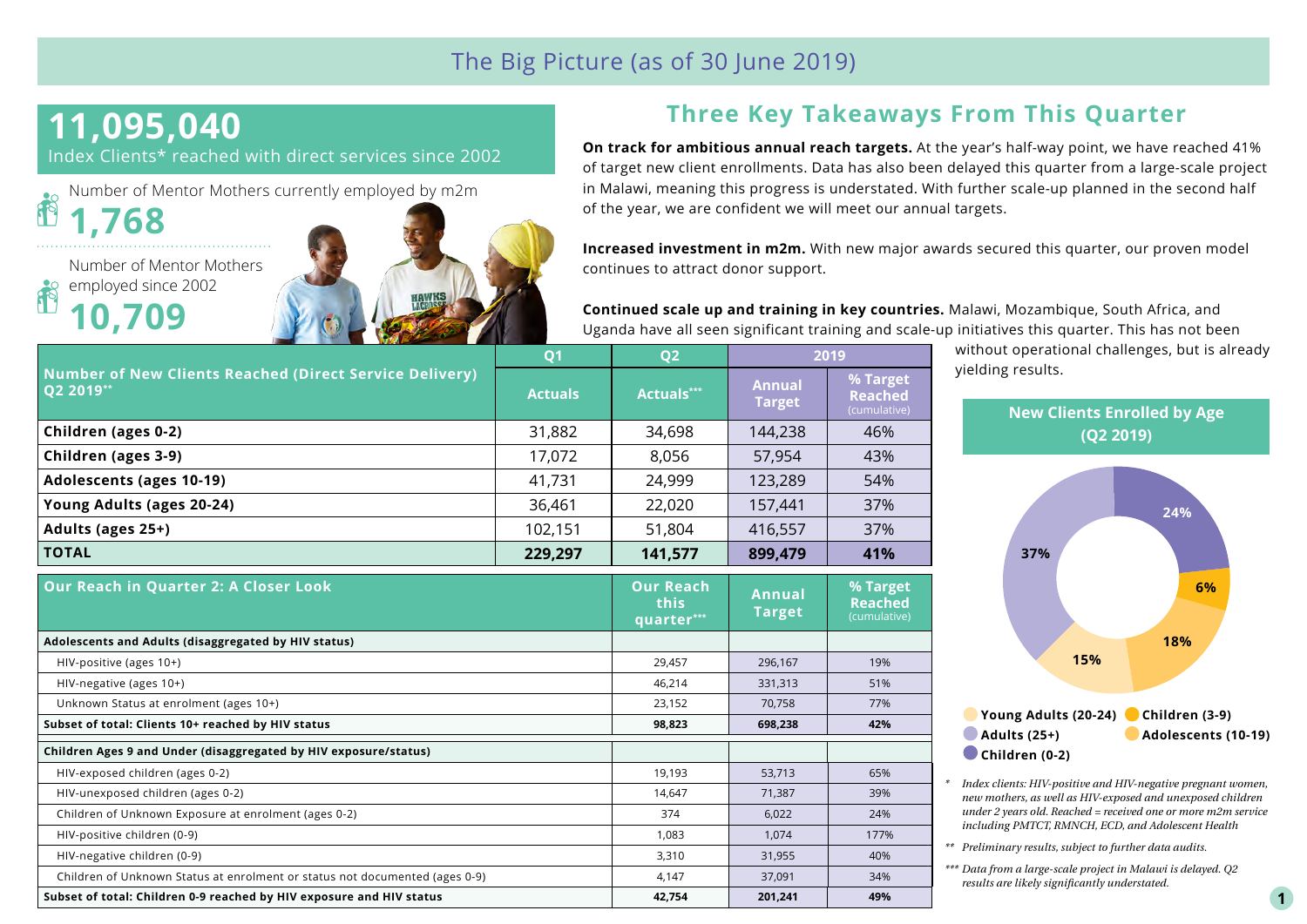#### Progress Towards the Three 90s

As well as measuring the scale of our programme, we measure quality and impact by working towards the UN's 90-90-90 targets—a framework for the global HIV response.\*





# **2<sup>nd</sup> 90 - On Antiretroviral Therapy 1 8 and 90 - Adherent and Virologically Suppressed**



*\* Read more about the 90-90-90 targets here:<http://www.unaids.org/en/resources/909090>*

*\*\* PCR = Polymerase chain reaction test-a highly sensitive and accurate test for early detection of HIV infection. It is administered at different times in different countries, depending on national guidelines.*

*\*\*\* Preliminary result. Data are being re-analysed.*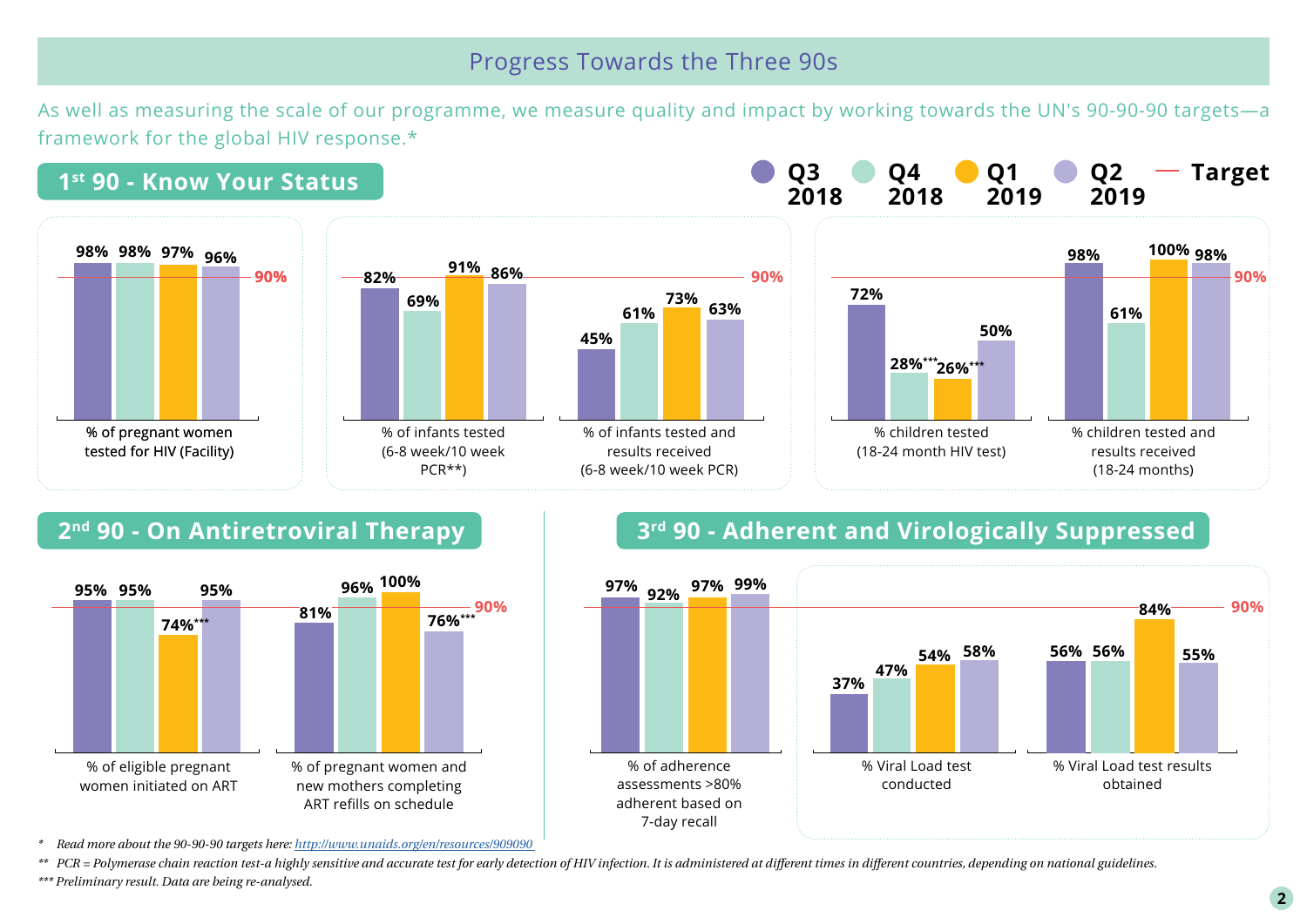

**28,622 New Clients Enrolled:** 

**223 Mentor Mothers Employed:**

- Our CHAMP project in Mpumalanga Province—which serves Orphans and Other Vulnerable Children—is now fully staffed, with three district coordinators and one finance officer joining the team. The team has been working hard to enroll beneficiaries, and we saw a 46% increase in enrollment since Q1.
- Awarded grant from MAC AIDS Fund to pilot an new model of service delivery in the Western Cape. Dubbed HIISP (High Intensity Interval Service Provision), this model will see us triage clients according to risk profile and deliver differentiated care services. We aim to achieve specific short-term outcomes, as well as to promote long-term behaviour change; with a focus on skills development for enhanced household resilience, awareness-raising, and linkages to key health services.



#### **MOZAMBIQUE**

**9,820 New Clients Enrolled:** 

**351 Mentor Mothers Employed:**

- Rolled out Paediatric HIV implementation. Mentor Mothers are now working with HIV-positive children (aged under five) in 23 health facilities in Cabo Delgado, Nampula, and Zambezia provinces.
- Expanded Technical Assistance Services (supporting other NGOs to implement the Mentor Mother Model) from 11 to 20 sites.
- Finalised the National Training Curriculum so that the Mentor Mother Model may be rolled out nationally; currently awaiting final sign off from Government.

#### **ESWATINI**

#### **15,208 New Clients Enrolled:**

**189 Mentor Mothers Employed:**

• As Eswatini approaches epidemic control, PEPFAR (our sole funder in this country) has chosen to reallocate resources. This has resulted in a lack of budget for m2m to continue full-scale operations in country. As a result, we have begun a country close out process, including engaging USAID and the Ministry of Health to identify alternate services for beneficiary transition, and notification of site-level staff of programme closeout. Majority of services likely to end in Q3 2019—currently assessing alternative funding sources and potential for ongoing country presence.



**17,507 New Clients Enrolled:** 

**309 Mentor Mothers Employed:**

- Initial results from our six "Innovation Hub" sites are promising, these sites are outperforming traditional sites on a number of key metrics.
- Commenced initiative to create uptake of pre-exposure prophylaxis (PrEP) among clients' partners, working closely with another USAID-funded project called EQUIP.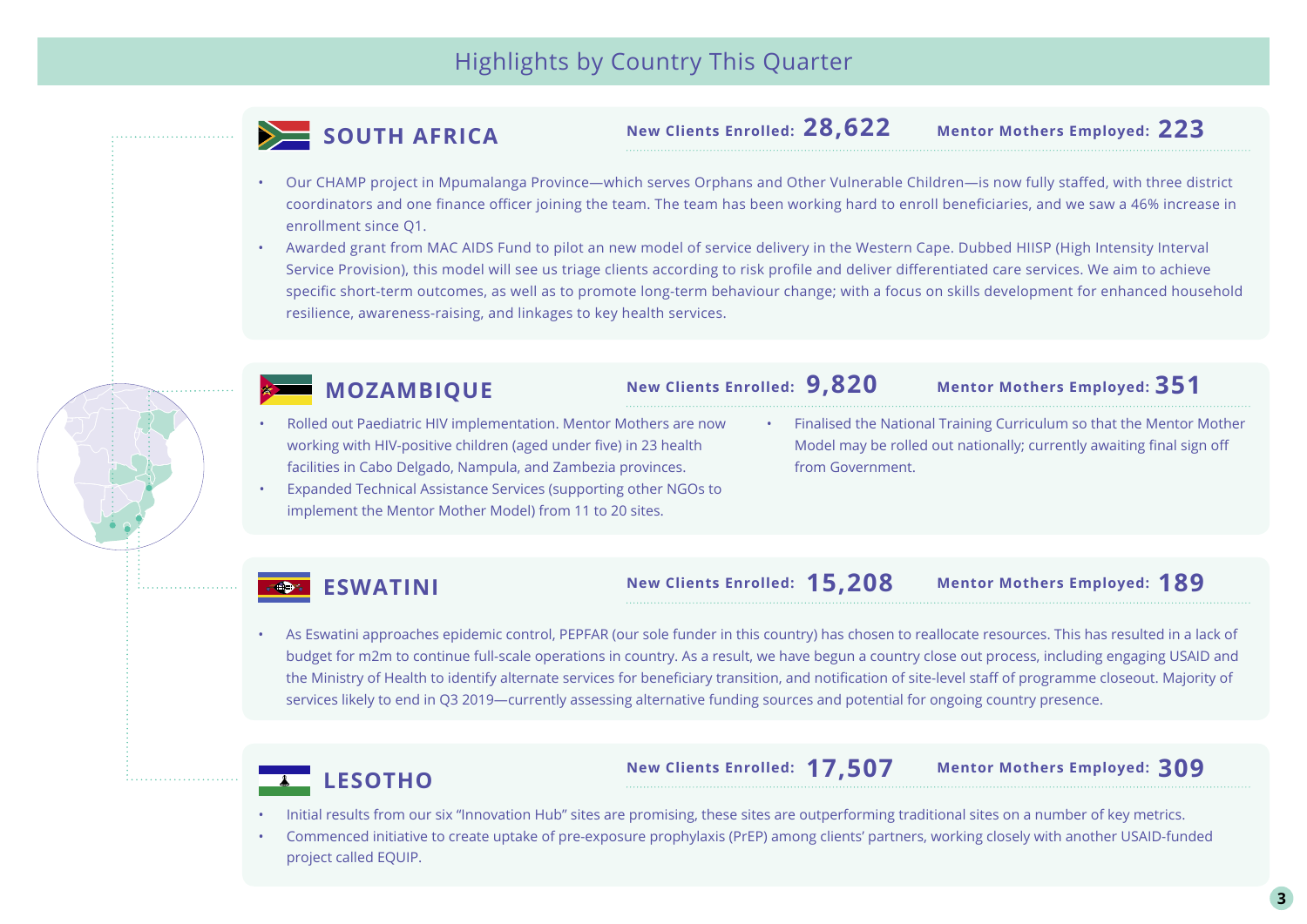## Highlights by Country This Quarter (Continued)



m2m's programming and team in country.

long-held goal to bring our full programming to Zambia to support our large-scale work carried out under the USAID-funded SAFE consortium. The site is expected to open in Q3.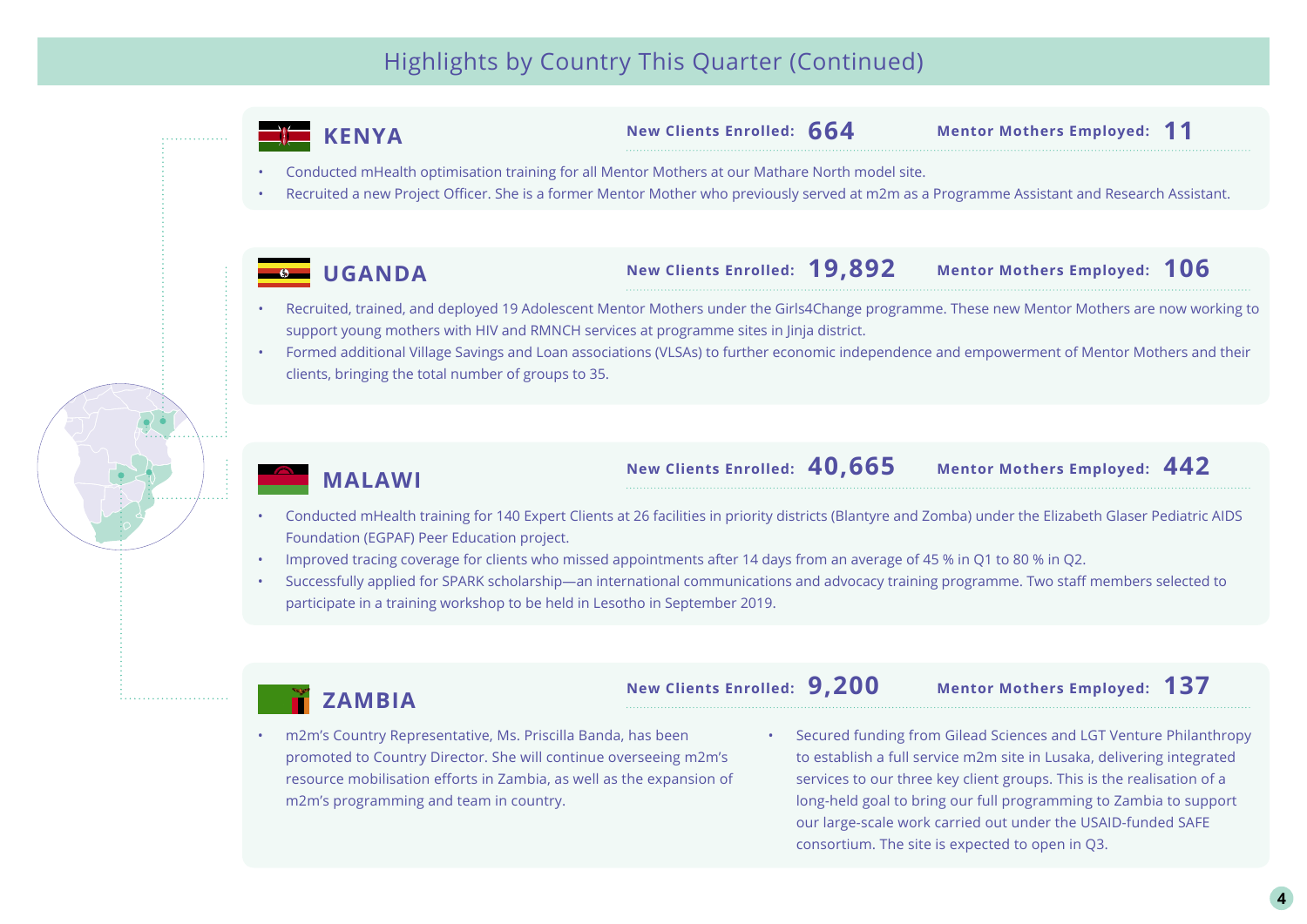#### Financials (m2m Global) 2019

| All figures are in US Dollars.   |                                   |                                      |                                           |                                            |                                      |
|----------------------------------|-----------------------------------|--------------------------------------|-------------------------------------------|--------------------------------------------|--------------------------------------|
|                                  | 2019 Annual<br><b>Budget (AB)</b> | <b>YTD Actuals</b><br>through Jun-19 | <b>Projected Jul-19</b><br>through Dec-19 | <b>Total Projected at</b><br>end of Dec-19 | <b>Percentage</b><br><b>Variance</b> |
|                                  |                                   |                                      |                                           |                                            |                                      |
| <b>TOTAL - ALL SOURCES</b>       |                                   |                                      |                                           |                                            |                                      |
| <b>Opening Net Assets</b>        | 3,777,160                         | 4,291,912                            |                                           | 4,291,912                                  |                                      |
| Revenue                          | 23,757,959                        | 12,427,600                           | 10,937,885                                | 23,365,485                                 | (2%)                                 |
| <b>Expenditure</b>               | 23,335,194                        | 11,026,766                           | 11,975,325                                | 23,002,091                                 | (1%)                                 |
| <b>Exchange Rate (Loss)/Gain</b> |                                   | (19,603)                             |                                           | (19, 603)                                  |                                      |
| <b>Change in Net Assets</b>      | 422,765                           | 1,381,231                            |                                           | 343,791                                    |                                      |
| <b>Closing Net Assets</b>        | 4,199,925                         | 5,673,143                            |                                           | 4,635,703                                  | 10%                                  |
| <b>RESTRICTED FUNDING</b>        |                                   |                                      |                                           |                                            |                                      |
| <b>Opening Net Assets</b>        | 2,233,210                         | 2,645,336                            |                                           | 2,645,336                                  |                                      |
| Revenue                          | 19,570,459                        | 9,854,099                            | 8,902,370                                 | 18,756,469                                 | (4%)                                 |
| <b>Expenditure</b>               | 19,465,103                        | 9,543,612                            | 9,314,222                                 | 18,857,834                                 | (3%)                                 |
| <b>Exchange Rate (Loss)/Gain</b> |                                   | (58, 771)                            |                                           | (58, 771)                                  |                                      |
| <b>Change in Net Assets</b>      | 105,356                           | 251,716                              |                                           | (160, 136)                                 |                                      |
| <b>Closing Net Assets</b>        | 2,338,566                         | 2,897,052                            |                                           | 2,485,200                                  | 6%                                   |
| <b>UNRESTRICTED FUNDING</b>      |                                   |                                      |                                           |                                            |                                      |
| <b>Opening Net Assets</b>        | 1,543,950                         | 1,646,576                            |                                           | 1,646,576                                  |                                      |
| Revenue                          | 4,187,500                         | 2,573,501                            | 2,035,515                                 | 4,609,016                                  | 10%                                  |
| <b>Expenditure</b>               | 3,870,091                         | 1,483,154                            | 2,661,103                                 | 4,144,257                                  | 7%                                   |
| <b>Exchange Rate (Loss)/Gain</b> |                                   | 39,168                               |                                           | 39,168                                     |                                      |
| <b>Change in Net Assets</b>      | 317,409                           | 1,129,515                            |                                           | 503,927                                    |                                      |
| <b>Closing Net Assets</b>        | 1,861,359                         | 2,776,091                            |                                           | 2,150,503                                  | 16%                                  |

#### Fundraising Highlights

Secured \$1M grant from LGT Venture Philanthropy, one of their largest ever awards to an organisation. After nearly a decade of partnership, this award is a major commitment to m2m's institutional capacity to develop and scale our model, while retaining the excellent cost-benefit returns and effective progress towards the Sustainable Development Goals.

Secured a \$200,000, two year award from Gilead Sciences, a US biotechnology company, to increase retention and adherence to care in Zambia.

Philanthropy, and at the halfway point of the year we are on track to meet our ambitious revenue goals. Total Combined Net Assets across all three m2m

This was a strong quarter for m2m on the financial

front. We secured a major new grant from LGT Venture

entities (m2m South Africa, m2mUK and m2mUS) were just under \$5.7M at the end of June 2019. Total Net Assets are projected to come in just above \$4.6M at the end of 2019, a 10% increase over the original 2019 budget.

Total Revenue through June 2019 was \$12.4M, 5% above the Year-to-Date budget. Total Expenses through June 2019 were \$11.0M, 5% below the Yearto-Date budget. We are projecting that Total Revenue at the end of 2019 will be just under \$23.4M, 2% below budget. Total Expenses are projected to be \$23M, 1% below budget.

> Entered into the 11th agreement of partnership with the Canada-based Stephen Lewis Foundation through a three year, \$102,300 award dedicated to continued support of m2m programmes in Lesotho.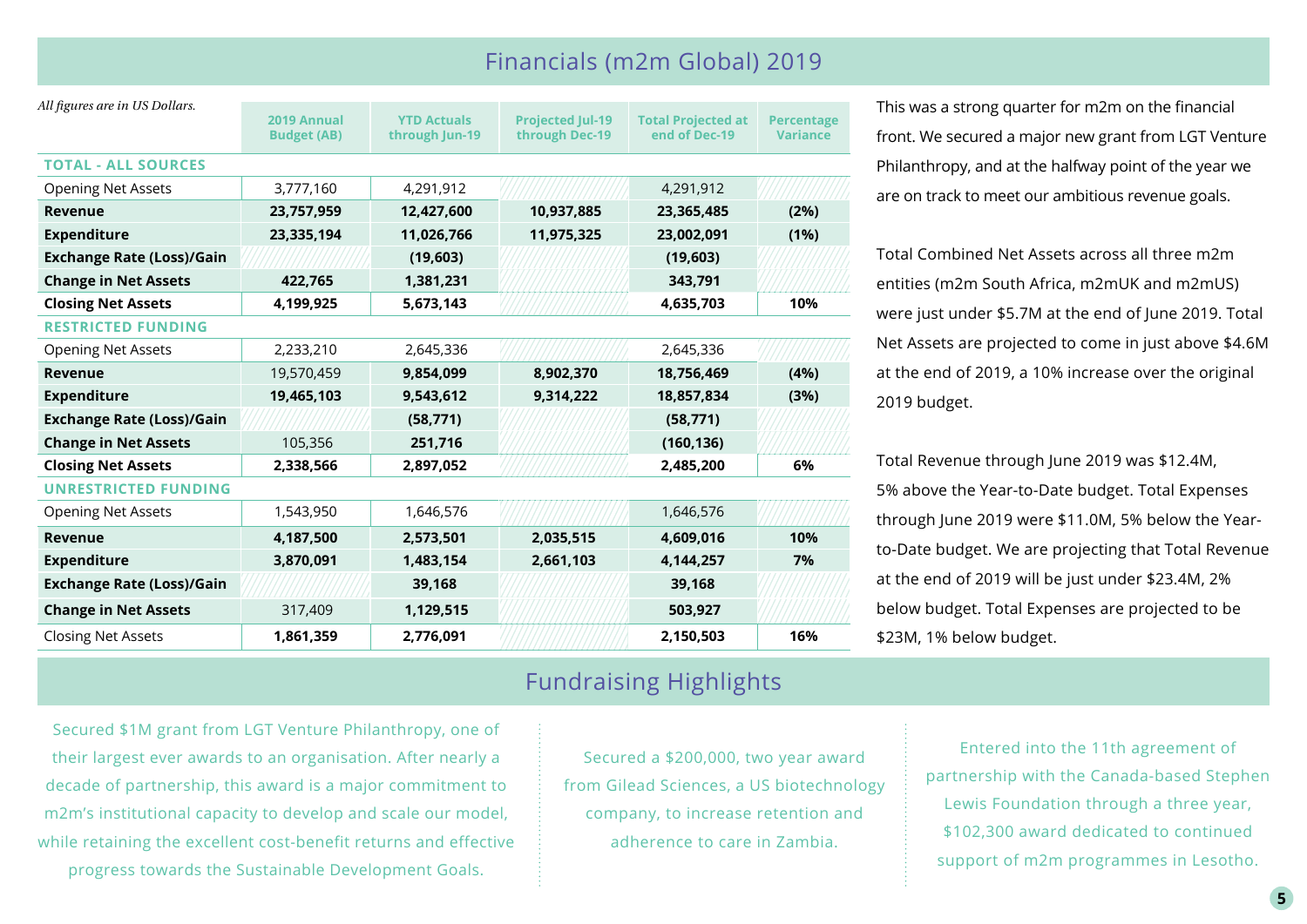#### Reflecting on 2018: Our Routine Evaluation

This quarter, we finalised our 2018 Routine Evaluation—a detailed look at our scale, reach, and impact during the 2018 calendar year.1 The results demonstrate improved quality and continued impact, particularly for our three core client groups—women, children, and adolescents. They also highlight how m2m is contributing to the Global Goals of ensuring good health for all and ending the AIDS epidemic by 2030.

"These 2018 Evaluation results demonstrate mothers2mothers' ability to deliver quality services at scale that have a transformative impact on the lives of those we serve. We are particularly excited to see evidence of how our model keeps our clients in care and adhering to treatment—essential to tackling not only the HIV epidemic, but other critical health challenges to ensure the best possible outcomes," said Frank Beadle de Palomo, m2m's President and Chief Executive Officer.

# For five years in a row,

mothers2mothers helped virtually eliminate mother-to-child transmission of HIV among our clients.

#### **Our Scale**

In 2018, m2m employed over 1,500 women living with HIV. These "Mentor Mothers" provided services directly to clients at 317 locations—including health centres and their surrounding communities—up from 237 in 2017. They enrolled 894,837 new clients, a 22.5% increase over the year before.

#### **Contributing to the Elimination of HIV**

Among the evaluation highlights—m2m is helping a new generation start life HIV-free. m2m has achieved virtual elimination of mother-to-child transmission of HIV for five years in a row. In 2018, HIV transmission among our enrolled clients was 1.3%, well below the UN benchmark for virtual elimination of 5%.

To achieve this impact, m2m works to keep children and their mothers in care long after childbirth to ensure there is no HIV transmission during the breastfeeding period. This is critical since 47% of paediatric HIV infections, globally, occur during breastfeeding, usually after a mother stops her antiretroviral treatment (ART).<sup>2</sup> In 2018, 73% of our young clients had their final HIV test result at 18-24 months, a dramatic increase from 2017.

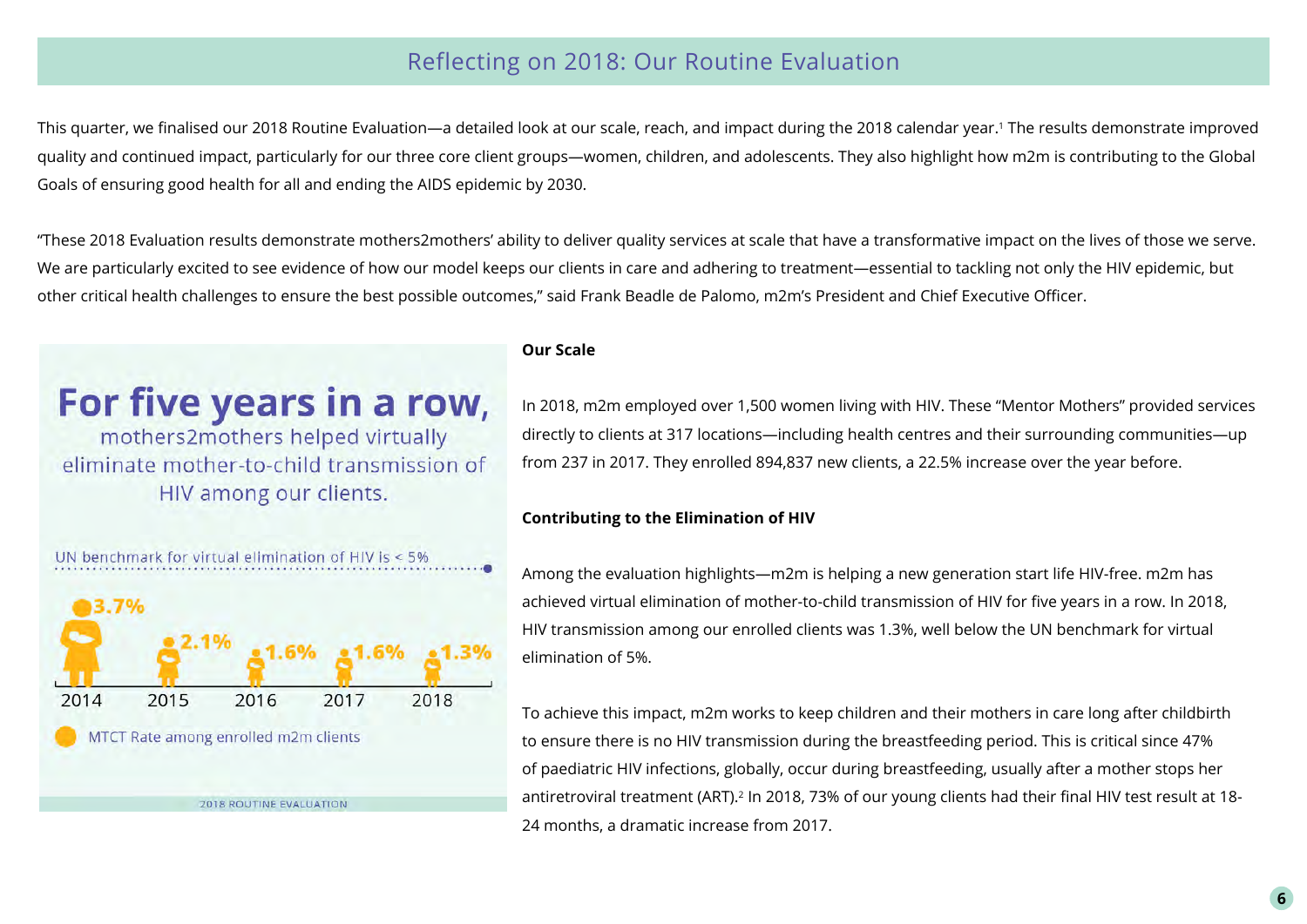#### **Improving the health of women, children, and adolescents**

The evaluation shows that m2m is improving the health of women—a core client group—including those who are living with HIV. In 2018, m2m enrolled 186,488 women living with HIV (aged 20+), a 184% rise over 2017. Ninety-seven percent (97%) of our HIV-positive clients were enrolled in treatment, compared to a 93% benchmark in Eastern and Southern Africa.3

Furthermore, m2m retained these clients through their treatment journey. Ninety-four percent (94%) of our clients who started ART for the first time were still alive and on treatment after a year, compared to a 75% retention rate in Eastern and Southern Africa.3 Ninety-nine percent (99%) of our clients adhered to their treatment more than 80% of the time, which is sufficient to achieve viral suppression. In fact, 94% were adherent more than 95% of the time. These results are important since effective treatment not only keeps those living with HIV alive and healthy, it also plays a critical role in preventing new infections.

For our HIV-negative clients, m2m played a major role in stopping new infections. Just 0.12% of the HIV-negative pregnant women supported by a Mentor Mother contracted HIV—a rate 30 times lower than the 2014 pan-African benchmark of 3.6%.<sup>4</sup>

# mothers2mothers reached 23% more women, children, and families directly in 2018, than in 2017. **2018 ROUTINE EVALUATION**

m2m is also delivering benefits to children and helping entire families to thrive through integrated Early Childhood Development (ECD) services. In 2018, we reached 30,775 children and caregivers with these services across Eswatini, Kenya, Malawi, and South Africa. This programme will be scaled further in Kenya, Malawi, and South Africa in 2019 and beyond.

With adolescent girls and young women bearing the brunt of the HIV epidemic in Eastern and Southern Africa, m2m has launched adolescent-focused services in Malawi, South Africa, and Uganda, and will be scaling these further. In 2018, we enrolled 289,500 adolescents and young adults (aged 10-24), an 18% rise over 2017.

#### For a summary of the key evaluation results, please visit: https://www.m2m.org/wp-content/uploads/2019/07/19\_0712\_RoutineEvaluation\_Final-003-1.pdf

- *1 The findings are part of a yearly, in-depth performance review of our country programmes that is a corner stone of our rigorous monitoring and evaluation process. The 2018 Evaluation focused on our eight countries of operation—Eswatini, Kenya, Lesotho, Malawi, Mozambique, South Africa, Uganda, and Zambia.*
- *3 Drake et al, 'Incident HIV during Pregnancy and Postpartum and Risk of Mother-to-Child HIV Trans mission: A Systematic Review and Meta-Analysis' (2014) Published at: https://doi.org/10.1371/journal. pmed.1001608*
- *4 UNAIDS Global HIV & AIDS statistics—2018 fact sheet*

*2 https://www.unicef.org/hiv/hiv-women-heart-of-response*